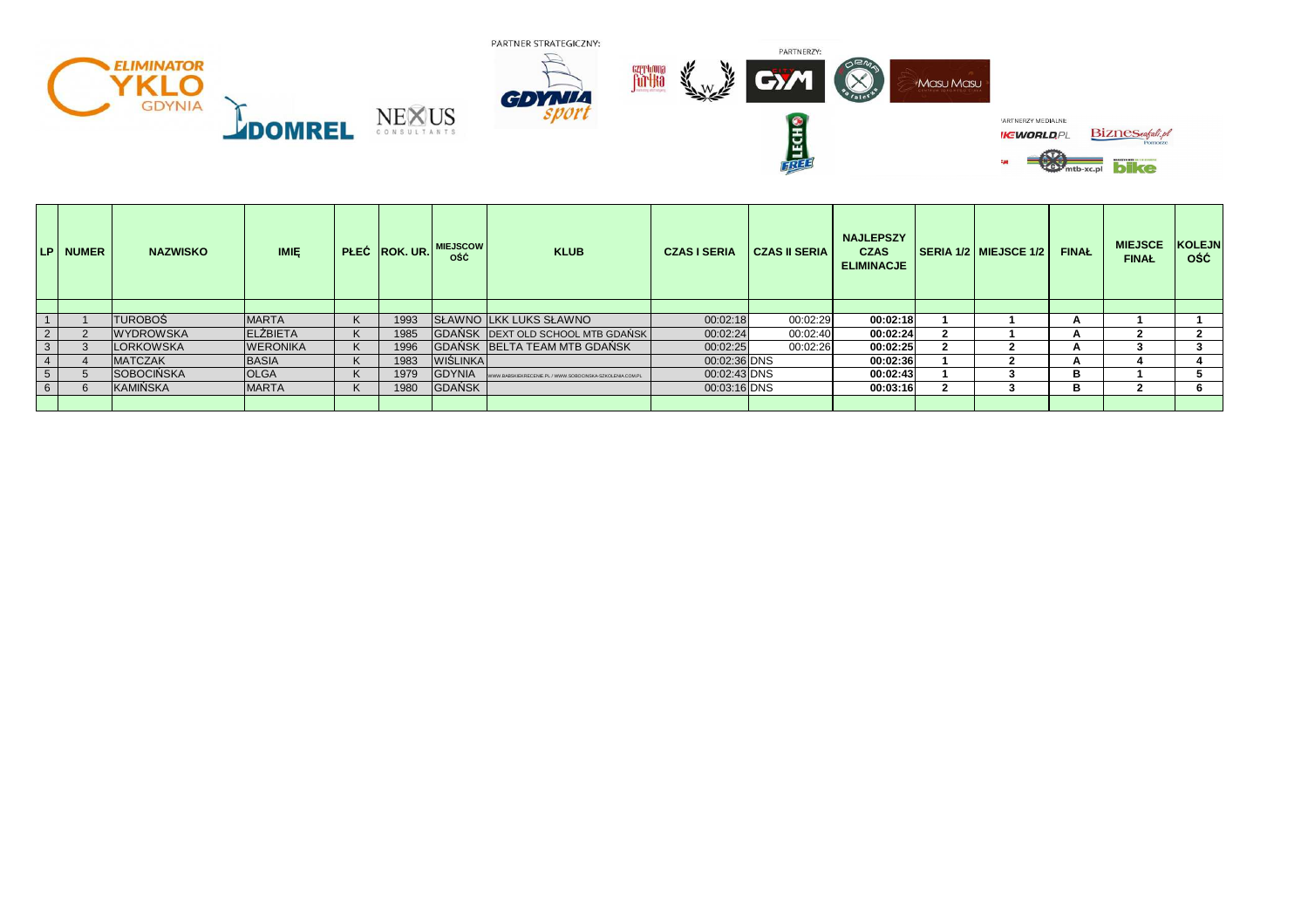

| <b>NUMER</b> | <b>NAZWISKO</b>    | <b>IMIE</b>       |   | PŁEĆ ROK. UR.    | <b>MIEJSCOWOŚĆ</b> | <b>KLUB</b>                            | <b>CZASI</b><br><b>SERIA</b> | <b>CZAS II</b><br><b>SERIA</b> | <b>NAJLEPSZY</b> | 1/16            | <b>SERIA MIEJSCET</b><br>1/16 | <b>SERIA</b><br>1/8 | <b>MIEJSCE SERIA</b><br>1/8 | 1/4 | <b>MIEJSCE</b><br>1/4 | <b>SERIA</b><br>1/2 | <b>MIEJSCE</b><br>1/2 | <b>FINAL</b>   | <b>MIEJSCE</b><br><b>FINAŁ</b> | <b>OSTATECZNA</b><br><b>KOLEJNOŚĆ</b> |
|--------------|--------------------|-------------------|---|------------------|--------------------|----------------------------------------|------------------------------|--------------------------------|------------------|-----------------|-------------------------------|---------------------|-----------------------------|-----|-----------------------|---------------------|-----------------------|----------------|--------------------------------|---------------------------------------|
|              | <b>PLUCINSKI</b>   | <b>OSKAR</b>      | M | 1992             | <b>GOLINA</b>      | <b>ERKADO RT KRAŚNIK</b>               | 00:02:00                     | <b>DNS</b>                     | 00:02:00         |                 |                               |                     |                             |     | $\mathbf{H}$          |                     | <b>II</b>             | $\overline{A}$ |                                | $2^{\circ}$                           |
| 32           | <b>ADAMCZUK</b>    | <b>NORBERT</b>    | м | 1991             | <b>GDYNIA</b>      |                                        | 00:02:23                     | 00:02:36                       | 00:02:23         |                 | Ш                             |                     |                             |     |                       |                     |                       |                |                                |                                       |
| 33           | <b>KASPRZAK</b>    | <b>RADOSŁAW</b>   | M | 1972             | <b>GDYNIA</b>      |                                        | 00:02:23                     | 00:02:24                       | 00:02:23         |                 |                               |                     | IV <sub></sub>              |     |                       |                     |                       |                |                                |                                       |
|              |                    |                   |   |                  |                    |                                        |                              |                                |                  |                 |                               |                     |                             |     |                       |                     |                       |                |                                |                                       |
|              | <b>STANKIEWICZ</b> | <b>WIKTOR</b>     | м | 1994             | <b>GDAŃSK</b>      | <b>AMBERDOG</b>                        | 00:02:11                     | 00:02:11                       | 00:02:11         | 16              |                               |                     |                             |     |                       |                     |                       |                |                                |                                       |
|              | <b>KRZYWY</b>      | <b>KRZYSZTOF</b>  | M | 1978             | <b>GDANSK</b>      | <b>NEXUS TEAM</b>                      | 00:02:13                     | 00:02:13                       | 00:02:13         | 16              |                               |                     |                             |     | IV                    |                     |                       |                |                                |                                       |
|              | <b>BLADOWSK</b>    | <b>TOMASZ</b>     | м | 1983             | <b>REWA</b>        |                                        | 00:02:48                     | 00:02:50                       | 00:02:48         | 16              | III                           |                     |                             |     |                       |                     |                       |                |                                |                                       |
| -49          | <b>MATERAK</b>     | <b>DANIEL</b>     | M | 1988             | WEJHEROWO          |                                        | 00:02:54                     | 00:02:56                       | 00:02:54         | 16              | <b>DNS</b>                    |                     |                             |     |                       |                     |                       |                |                                |                                       |
|              |                    |                   |   |                  |                    |                                        |                              |                                |                  |                 |                               |                     |                             |     |                       |                     |                       |                |                                |                                       |
|              | <b>DERHELD</b>     | <b>ŁUKASZ</b>     | M | 1986             | <b>GDYNIA</b>      | <b>TREK HONDA GDYNIA</b>               | 00:02:08                     | <b>DNS</b>                     | 00:02:08         | $\mathbf{q}$    |                               |                     |                             |     |                       |                     |                       |                |                                |                                       |
| 24           | <b>TRZOSKA</b>     | <b>OSKAR</b>      | M | 1998             | <b>EŁGANOWO</b>    | <b>AMBERDOG</b>                        | 00:02:40                     | 00:02:17                       | 00:02:17         | 9               |                               | $\mathsf{R}$        | $\mathbf{m}$                |     |                       |                     |                       |                |                                |                                       |
| 41           | <b>MAGRIAN</b>     | <b>MACIEJ</b>     | M | 1996             | <b>GDYNIA</b>      |                                        | 00:02:35                     | 00:02:47                       | 00:02:35         | 9               | III                           |                     |                             |     |                       |                     |                       |                |                                |                                       |
|              |                    |                   |   |                  |                    |                                        |                              |                                |                  |                 |                               |                     |                             |     |                       |                     |                       |                |                                |                                       |
|              | <b>BIELIŃSKI</b>   | <b>KORNELIUSZ</b> | M | 1998             | <b>SKARSZEWY</b>   | <b>AMBERDOG</b>                        | 00:02:08                     | 00:02:08                       | 00:02:08         | 8               |                               |                     |                             |     | III                   |                     |                       |                |                                |                                       |
| 25           | <b>DIKS</b>        | <b>DANIEL</b>     | M | 1980             | <b>BYTÓW</b>       | EURO BIKE KACZMAREK ELECTRIC TEAM      | 00:02:17                     | <b>DNS</b>                     | 00:02:17         | 8               |                               |                     | IV                          |     |                       |                     |                       |                |                                |                                       |
| 40           | <b>CELEJEWSKI</b>  | <b>ZBIGNIEW</b>   | M | 1993             | <b>GDAŃSK</b>      |                                        | 00:02:31                     | 00:02:37                       | 00:02:31         | 8               | Ш                             |                     |                             |     |                       |                     |                       |                |                                |                                       |
|              |                    |                   |   |                  |                    |                                        |                              |                                |                  |                 |                               |                     |                             |     |                       |                     |                       |                |                                |                                       |
|              | <b>SZYMCZAK</b>    | <b>PATRYK</b>     | м | 1996             | <b>GDAŃSK</b>      | <b>APTEKA GEMINI</b>                   | 00:02:07                     | 00:02:28                       | 00:02:07         | 5               |                               |                     |                             |     | IV                    |                     |                       |                |                                |                                       |
| 28           | <b>LIP</b>         | <b>RAFAŁ</b>      | м | 198 <sup>7</sup> | <b>GDYNIA</b>      | <b>NYPEL REDA</b>                      | 00:02:19                     | <b>DNS</b>                     | 00:02:19         | 5               |                               |                     | $\mathbf{m}$                |     |                       |                     |                       |                |                                |                                       |
| 37           | <b>WASILEWSKI</b>  | <b>MIRO</b>       | M | 1978             | <b>GDYNIA</b>      | >>1930<<                               | 00:02:28                     | 00:02:30                       | 00:02:28         | 5               | Ш                             |                     |                             |     |                       |                     |                       |                |                                |                                       |
|              |                    |                   |   |                  |                    |                                        |                              |                                |                  |                 |                               |                     |                             |     |                       |                     |                       |                |                                |                                       |
|              | <b>EBERTOWSKI</b>  | <b>PRZEMYSLAW</b> | M | 1983             | <b>GNIEWINO</b>    | KING OSCAR HOTEL MISTRAL SPORT GNIEWIN | 00:02:09                     | 00:02:09                       | 00:02:09         | 12 <sup>2</sup> |                               |                     |                             |     |                       |                     | $\mathbf{m}$          | <sub>R</sub>   | ш                              |                                       |
| 21           | <b>JERZYNA</b>     | <b>JACEK</b>      | M | 1977             | <b>ROZYNY</b>      | VO2MAX MTB TEAM                        | 00:02:15                     | 00:02:57                       | 00:02:15         | 12              |                               |                     | IV <sub></sub>              |     |                       |                     |                       |                |                                |                                       |
| 44           | <b>MAKURAT</b>     | <b>MARIUSZ</b>    | M | 1985             | <b>GDYNIA</b>      |                                        | 00:02:46                     | 00:02:48                       | 00:02:46         | 12 <sup>2</sup> |                               |                     |                             |     |                       |                     |                       |                |                                |                                       |
|              |                    |                   |   |                  |                    |                                        |                              |                                |                  |                 |                               |                     |                             |     |                       |                     |                       |                |                                |                                       |
|              | <b>PETKA</b>       | <b>AREK</b>       | M | 1992             | LEBORK             | <b>LEW LEBORK</b>                      | 00:02:11                     | 00:02:09                       | 00:02:09         | 13              |                               |                     |                             |     | III                   |                     |                       |                |                                |                                       |
| 20           | KUŹMIŃSKI          | <b>PIOTR</b>      | M | 1984             | <b>GDYNIA</b>      |                                        | 00:02:15                     | 00:02:31                       | 00:02:15         | 13              |                               |                     | $\mathbf{m}$                |     |                       |                     |                       |                |                                |                                       |
| 45           | <b>SKAŁECKI</b>    | <b>TOMASZ</b>     | M | 1971             | <b>REDA</b>        |                                        | 00:02:46                     | <b>DNS</b>                     | 00:02:46         | 13              |                               |                     |                             |     |                       |                     |                       |                |                                |                                       |

|   | <b>ZIELONKA</b>   | <b>MACIEJ</b>   | M                      |             | <b>ISOPOT</b>         | <b>ASETEAM</b> | 00:02:06 | <b>DNS</b> | 00:02:06 |  |          |  |  |  |  |
|---|-------------------|-----------------|------------------------|-------------|-----------------------|----------------|----------|------------|----------|--|----------|--|--|--|--|
| ້ | <b>WNUK</b>       | AAUTI<br>FAVVEL | <b>M</b><br><b>IVI</b> | AOZ<br>.910 | OMI<br><b>BUTINA</b>  |                | 00:02:20 | 00:02:21   | 00:02:20 |  | $\cdots$ |  |  |  |  |
|   | <b>WISNIEWSKI</b> | DARIUSZ         | M                      | $\sqrt{2}$  | OMU<br><b>OUTINIA</b> |                | 00:02:28 | 00:02:29   | 00:02:28 |  |          |  |  |  |  |